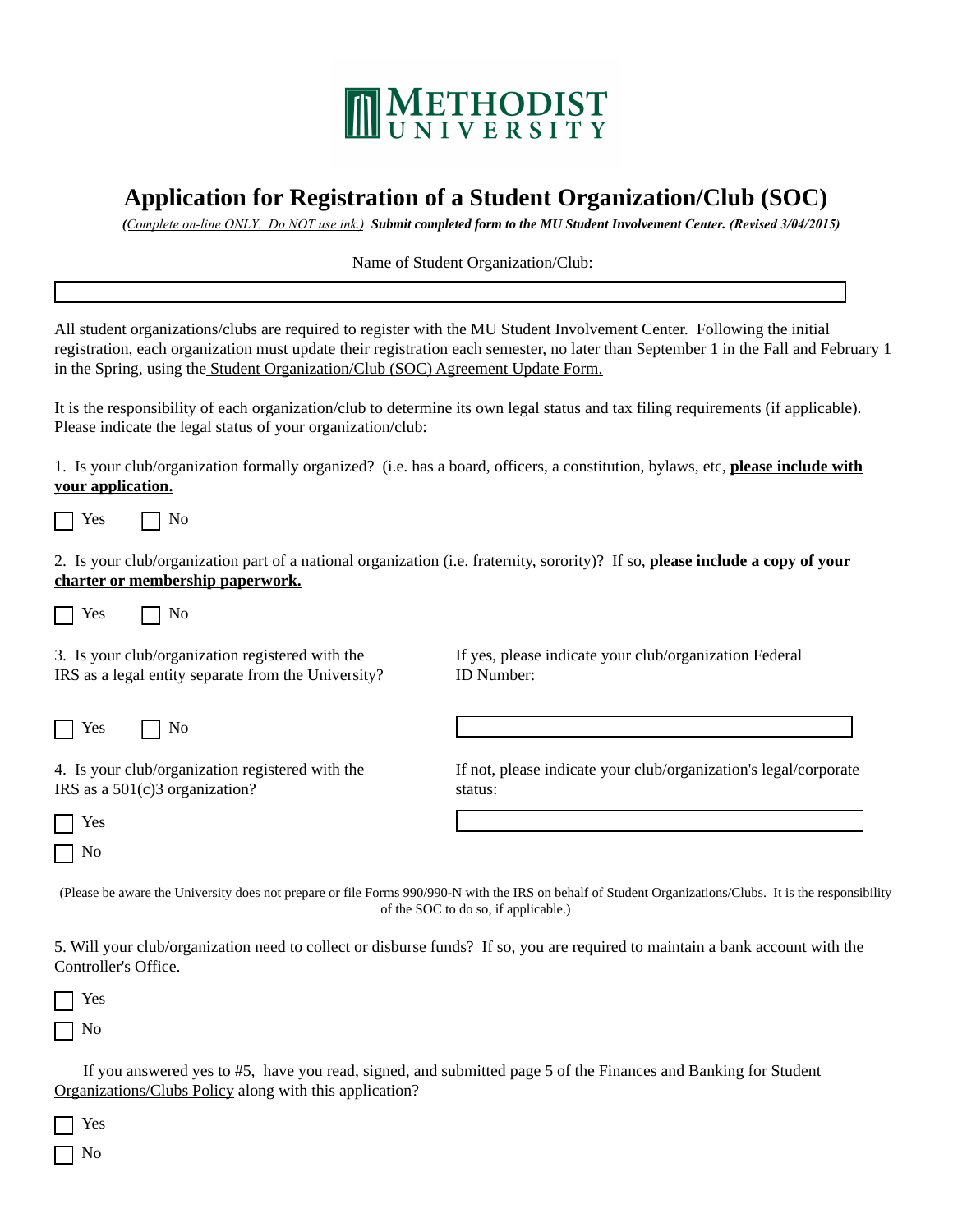**Purpose:** Provide a complete statement of the purpose and objectives of this organization. Include how the group activities are beneficial or complimentary to the University.

**Financial Activity:** If a bank account is requested, describe the nature of the financial activity that will be processed through the organization/club's bank account. (Where does the funding come from and for what will the funds be spent?):

**Dissolution:** Should the organization cease to exist or remain dormant for a period of two years, its bank account will be closed and the group's status as a registered Student Organization/Club will be inactivated. Upon such event, please indicate how any remaining funds should be disbursed (please be advised if no specific instructions are provided on this application, any remaining funds will be transferred to the Student Government Association):

Please list the MU employee advisor for this fund. All expenditures from the fund will require approval from the advisor and related Dean/Director. For Academic Clubs, if the purchase is \$3,000.00 or more the VP for Academic Affairs approval is also required. Purchases of \$5,000.00 or more, require the approval of the VP for Business Affairs.

| 1. MU Advisor Name:         | Date:  |
|-----------------------------|--------|
|                             |        |
| MU Advisor Signature:       | E-mail |
|                             |        |
| 2. MU Dean/Director Name:   | Date:  |
|                             |        |
| MU Dean/Director Signature: | E-mail |
|                             |        |

Please list any officers of the organization (i.e. President, Vice President, Secretary, or Treasurer). If the organization does not have officers, please list the appropriate representative(s) contact information.

| 1. Name:      | Title:          |
|---------------|-----------------|
|               |                 |
| Phone Number: | E-mail Address: |
|               |                 |
| 2. Name:      | Title:          |
|               |                 |